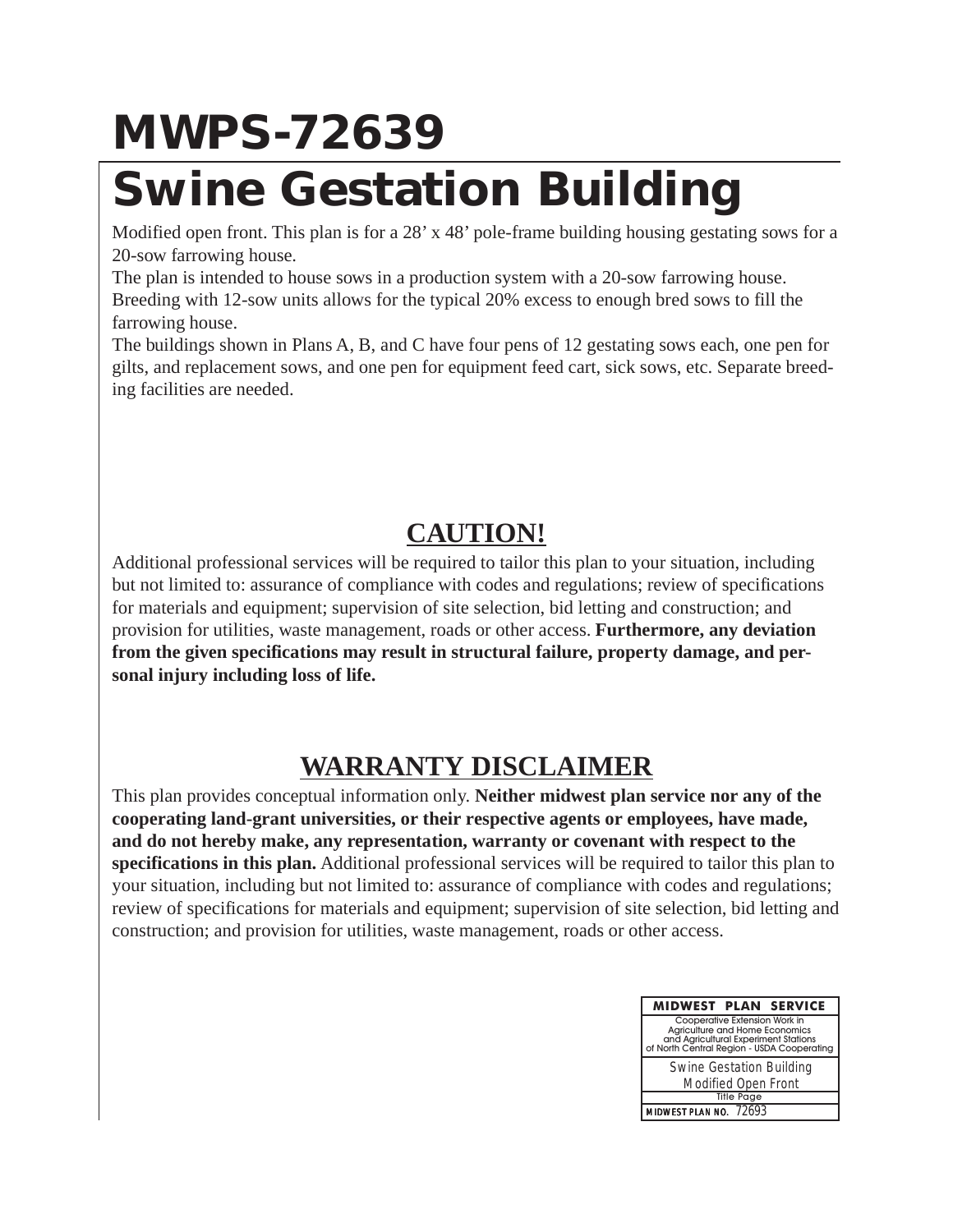**General Specifications** measured  $N_f$  at retrain-<br>neutron (see seed of at least 40,000 psi yield install<br>seed and correcte carefully and accuracity.<br>seed and correcte carefully and accuracity is seed as the seed of at le beams,<br>columns Slats of a slat for construction variation and grouting.<br>Space slats  $\mathbb{N}^n$  apart in farrowing stalls, with the<br>slot widened to 1" behind the sows. For other swine roof, is recommended for an<br>imal comfort. The minimum insulation for this building is<br> $R=5$  under the roofing. This small amount will re-<br> $R=5$  under the roofing. This small amount will re-**Insulation**<br> **Insulation**<br> **Alternation and the insulating quality of**<br> **A** values shown on the plan are for the insulation<br> **R** values shown on the plan are for the insulation<br> **R** values shown on the plan are for the i natural ventilation for this building. The open fi $\cos$  be closed down with doors, or rolled curtains. fushed open gutter.<br> **Wentilation:** Open front and ridge vents provide<br> **Ventilation:** Open front and ridge vents provide<br> **Ventilation:** Open front are planet A shows a 10' wide by 8' deep manure shows a 10' wide by storage pit under slats. Plan B shows a 10' wide by storage pit under slats. Plan B shows a 10' wide by 1' deep flushed gutter under slats. Plan C shows cess to enough breed sows to Fill the farrowang to<br>the form of the straining solution of the party of the straining solution<br>four pens of 12 gestating sows each, one pen for gluis and enough<br>the straining sows and one pen **SWINE GESTATION BUILDING** Plan MWPS - 72693 Ķ Ë Dimensions in these plans assume concrete slats as listed below and may need to be adjusted for other designs or materials. About  $\mathcal{W}$  is allowed at each end designs or materials. About  $\mathcal{W}$  is allowed at each end ior The plan is intended to house sows in a production system with a 20-sow farrowing house. Breed-<br>tion system with a 20-sow farrowing house. Breed-<br>ing with 12-sow units allows for the typical 20% ex-This plan is for a 28'x48' pole-frame building<br>housing gestating sows for a 20-sow farrowing Modified Open Front Design Loads ာကြားတာရ Slat designs duce condensation in cold weather and improve comptor for somewhat in summer, compared with an unonly-plywood, air spaces, etc., also add some insulabuildings, use 1" slots insulated metal roof eed cart, sick sows, etc. Separate breeding facilities Full insulation,  $R = 13$  or more in the walls and  $50\,\mathrm{pH}$  100 pH<br>Per sq ft floor area<br>s 35 psf  $4.341$ <br>  $4.341$ <br>  $5.341$ <br>  $5.341$ <br>  $4.351$ <br>  $4.351$ <br>  $4.351$ PR<sub>O</sub><br>Questo Per foot of slat -Math x depth, lower bar s<br>4" x4" x4" ; #3<br>4" x4" x4" ; #4<br>5" x5" ; #4 **Finishing** Farrowing, sow-<br>pig nuraery, or<br>gestation 160elf 4"x4",#3<br>6"x5",#5<br>6"x5",#5 65 psf  $28'$ PLAN A-Manure Storage Pit -Pumping Ports twice.<br>Either: Building space and preduction cycles. Building space and preduction cycles .  $\mathbb{R}^n$  following are typical meat hog production systems. Plan building capacity for some extra animals to all part building capacity for so **The conduct of Editor Control Control of A** Slotted Floor FLOOR PLAN A a) Move sows and litters to sow-pig nursing pens<br>at 1.3 weeks, depending on how soon the far-<br>rowing stalls are reeded for the next sows. 6 Pens **Alley**  $\frac{1}{6}$ **SOWS PIGS: WEEKS:** TYPICAL HOUSING CYCLES Return sows to breeding and<br>facilities. Wean pigs at 3-6 weeks, putting 3-4 litters together  $\circ$ House House douse arrowing House arrowing arrowing **BUIMOJ** 3Wean 5 Nursery ⇐ Sow-Pig Nursery Pig Nursery gestation  $28'$ **Breeding Unit** PLAN B-Flushed Gutter Under Slats -Flush Tank  $\overline{\circ}$ per pen if you have only one pen size.<br>
per pen if you have only one pen size.  $\alpha$  is the<br>
per pen, at about 17 weeks (1251b). <br>
As they approach market weight, and if the . farrowing intensifies to more than 6 times per year, pigs may be moved at about 8 weeks. Put into smaller pens if you have two pen sizes. Put more pigs marketed early Smaller Pens later Sows are often rebred during the first or second heat period after we<br>aning, and farrow about 16 weeks finishing unit is crowded, larger  $\overline{c}$ Or:<br>b) Wean pigs at 4-6 weeks (20-25 lb). Move pigs to finishing unit at 10 weeks (60 lb). (As facilities. Keturn Move<sub>t</sub> Slotted Floor **THE SECOND PROPERTY FLOOR PLANE** Growing-Finishing Unit 6 Pens Alley ਲ੍ਹੇ sto nursery sws to breeding and Gestating Unit  $\overline{\mathbb{Z}}$ <u>For the set</u> Larger Pens weight, and if the<br>arger hogs can be ł Farrowing Market gestating House  $\tilde{z}$  $\overline{a}$ 28 -Flush Tank P. T. **BEC**  $1/2$ Section **FLOOR PLANC** rn Pine) 6 Pens **Alley** Guțter  $\frac{4}{5}$ 

of 72688 Pages 8, Page 10 similar to page 7 of 9811 similar  $\vec{c}$ pa. 72681  $\tilde{\mathbf{e}}$  $\overline{3}$ 

 $\infty$ 



⊵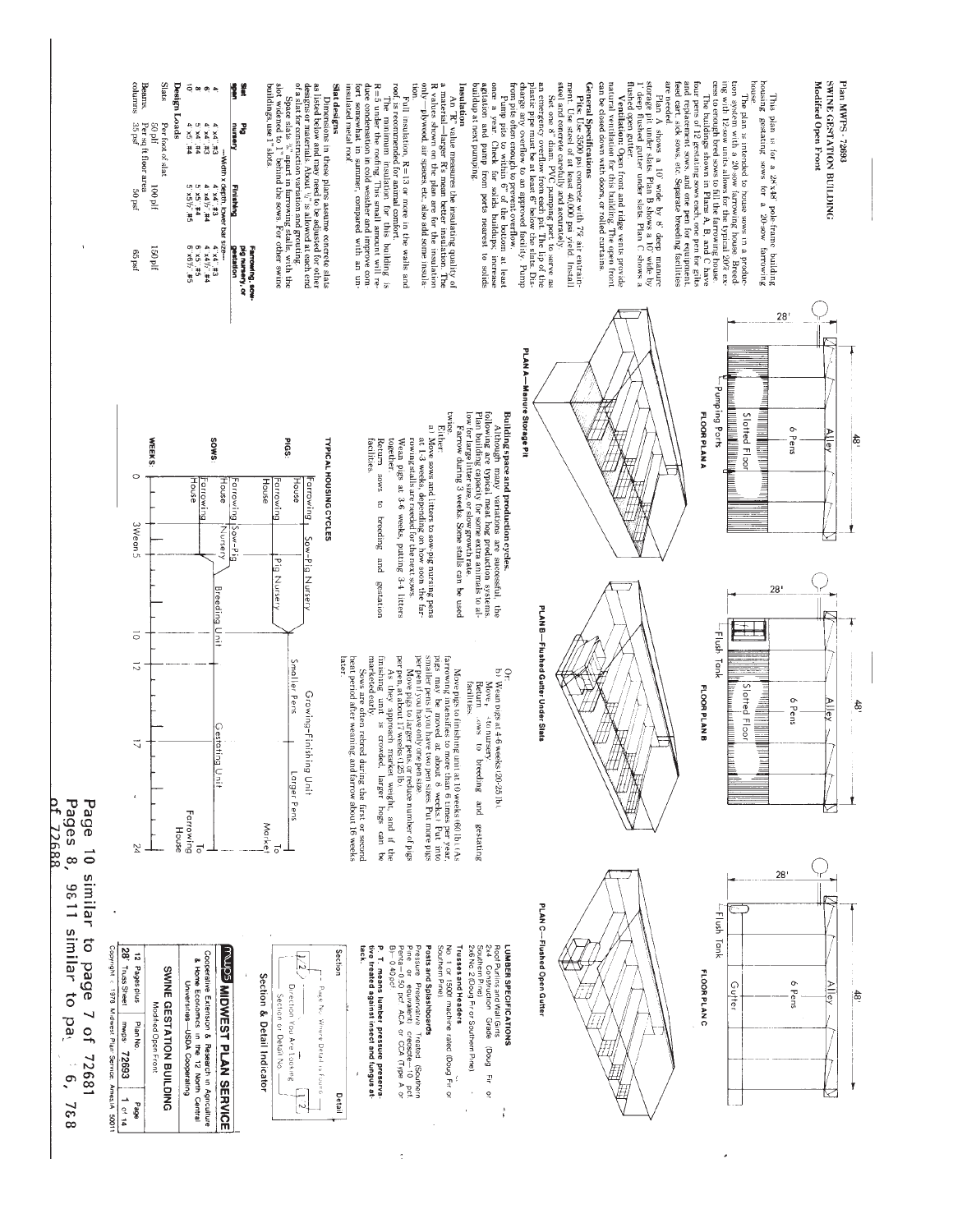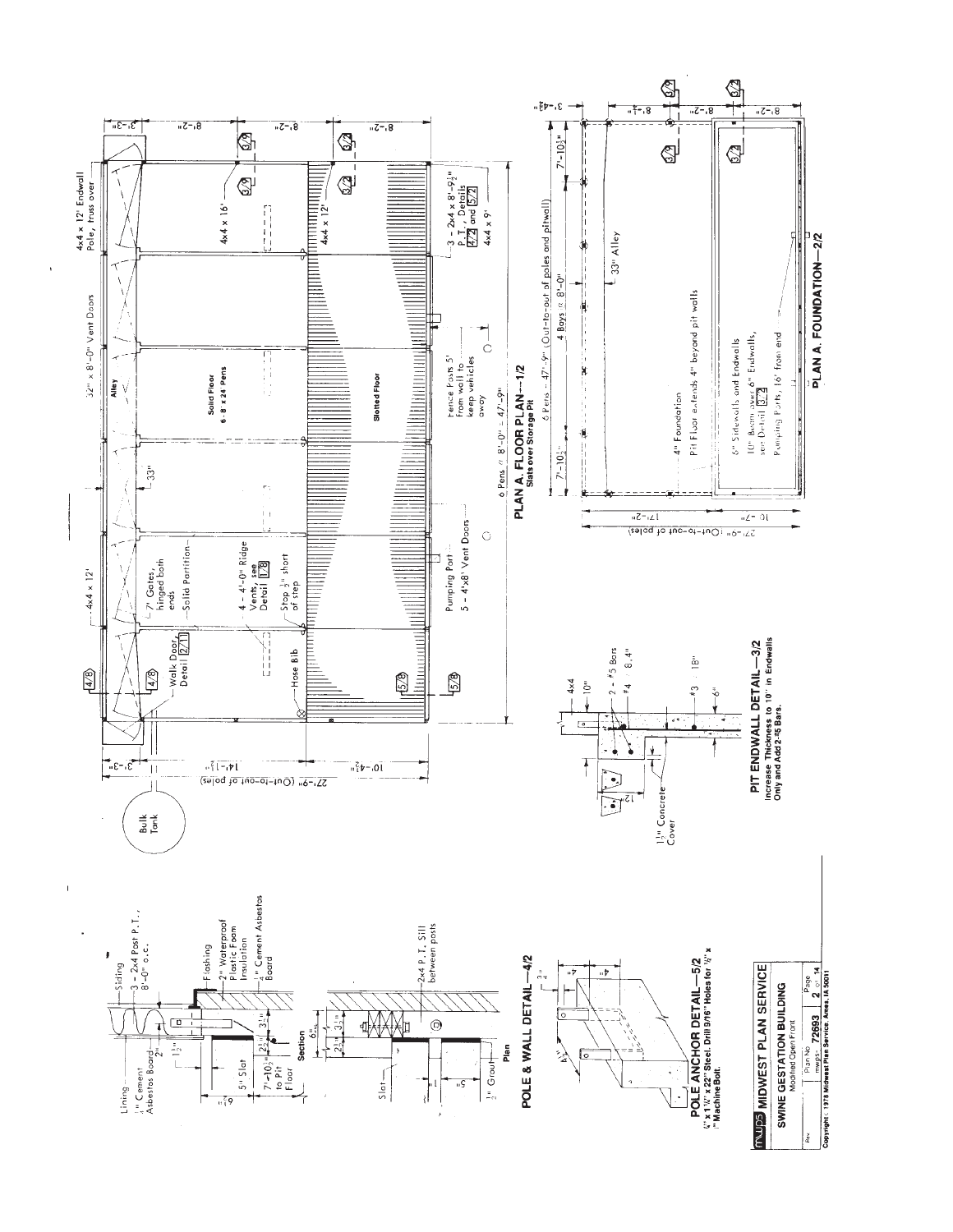

4 - 4'-0" Lengths of Open Ridge Vent, Detail [78]

Consider commercial automatic door openers

PLAN A. CROSS SECTION-1/3<br>PLAN A. CROSS SECTION-1/3

Plan Mon No Plan No Part Monday<br> **Copyright 1978 Midwest Plan Service, Ames, IA 50011**<br>
Copyright 1978 Midwest Plan Service, Ames, IA 50011 **MUDS MIDWEST PLAN SERVICE SWINE GESTATION BUILDING**<br>Modified Open Front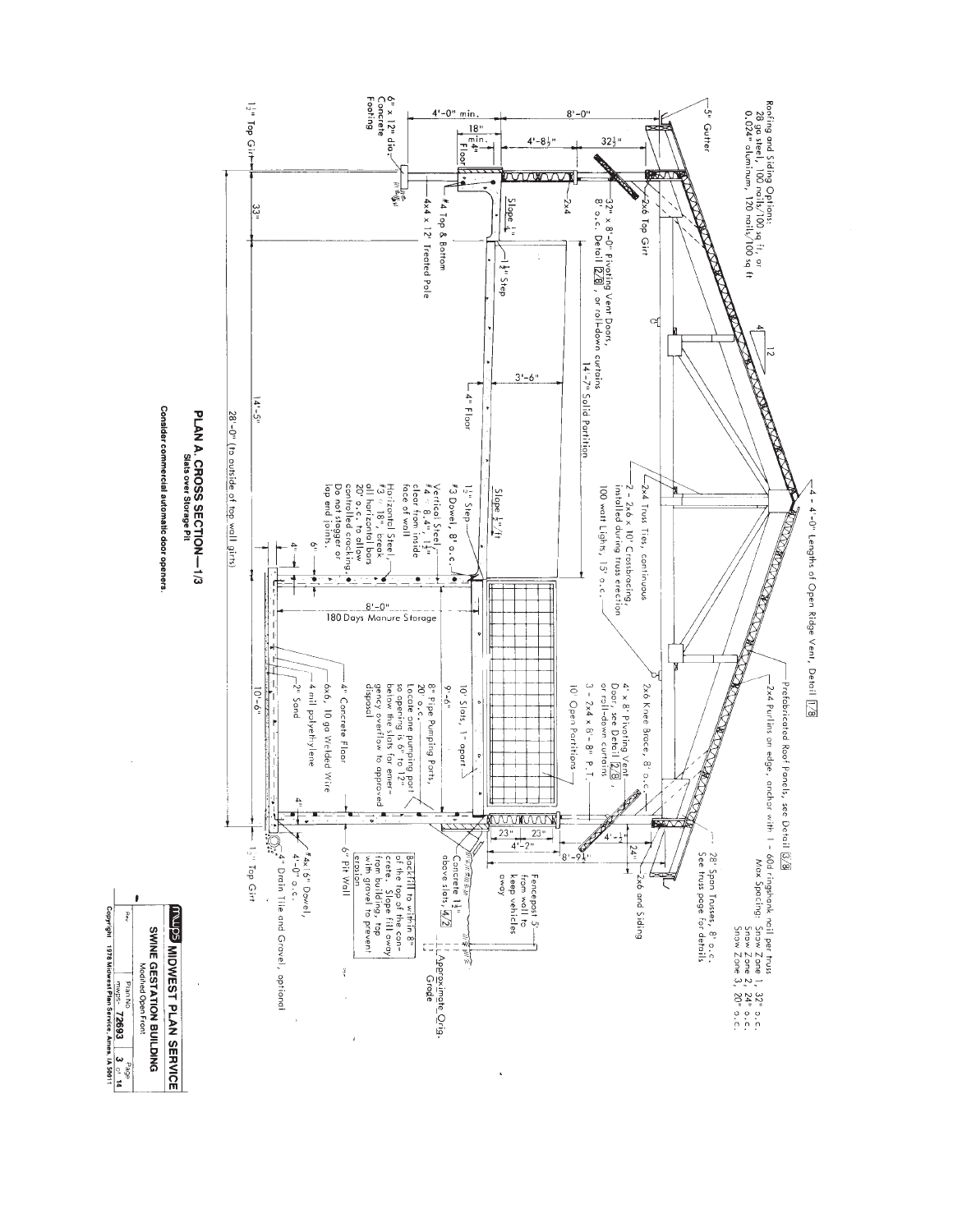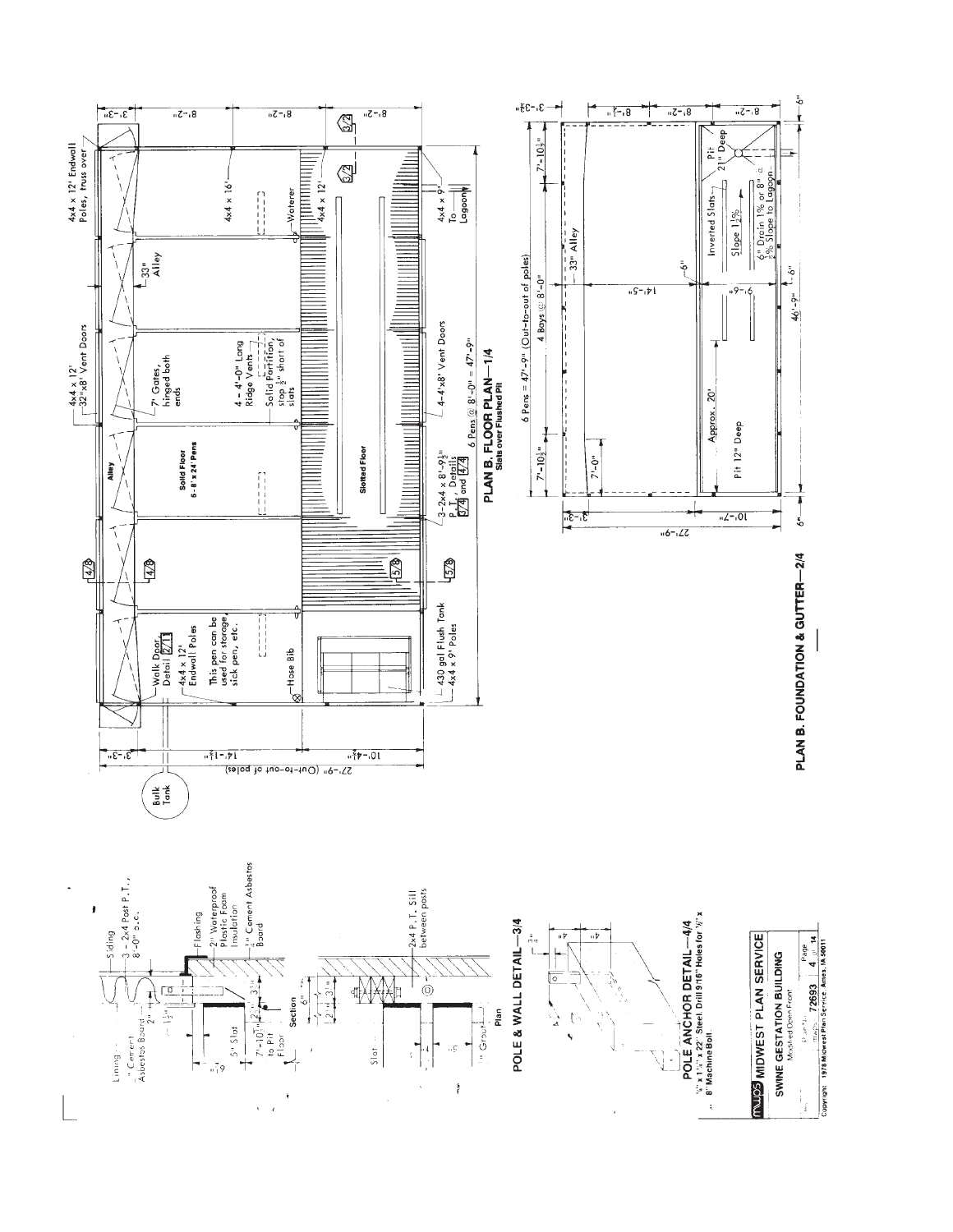

 $\overline{\phantom{a}}$ 

Consider automatic opener for ventilation doors

Plan No. 2003<br>| Plan No. 2009<br>| Copyright <1978 Midwest Plan Service, Ames, IA 50011 *<b>INUDS MIDWEST PLAN SERVICE* SWNE GESTATION BUILDING Modified Open Front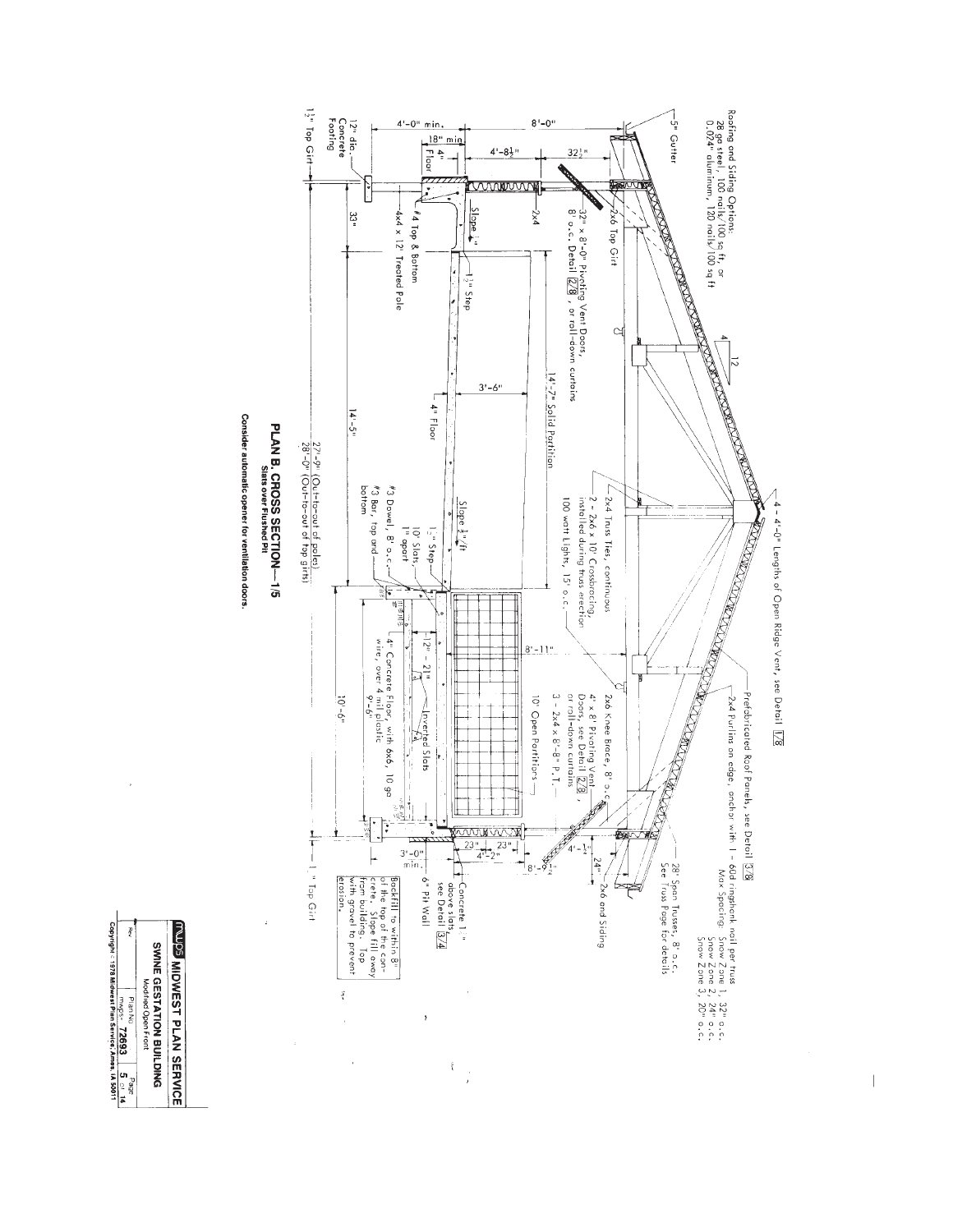

 $\overline{\phantom{a}}$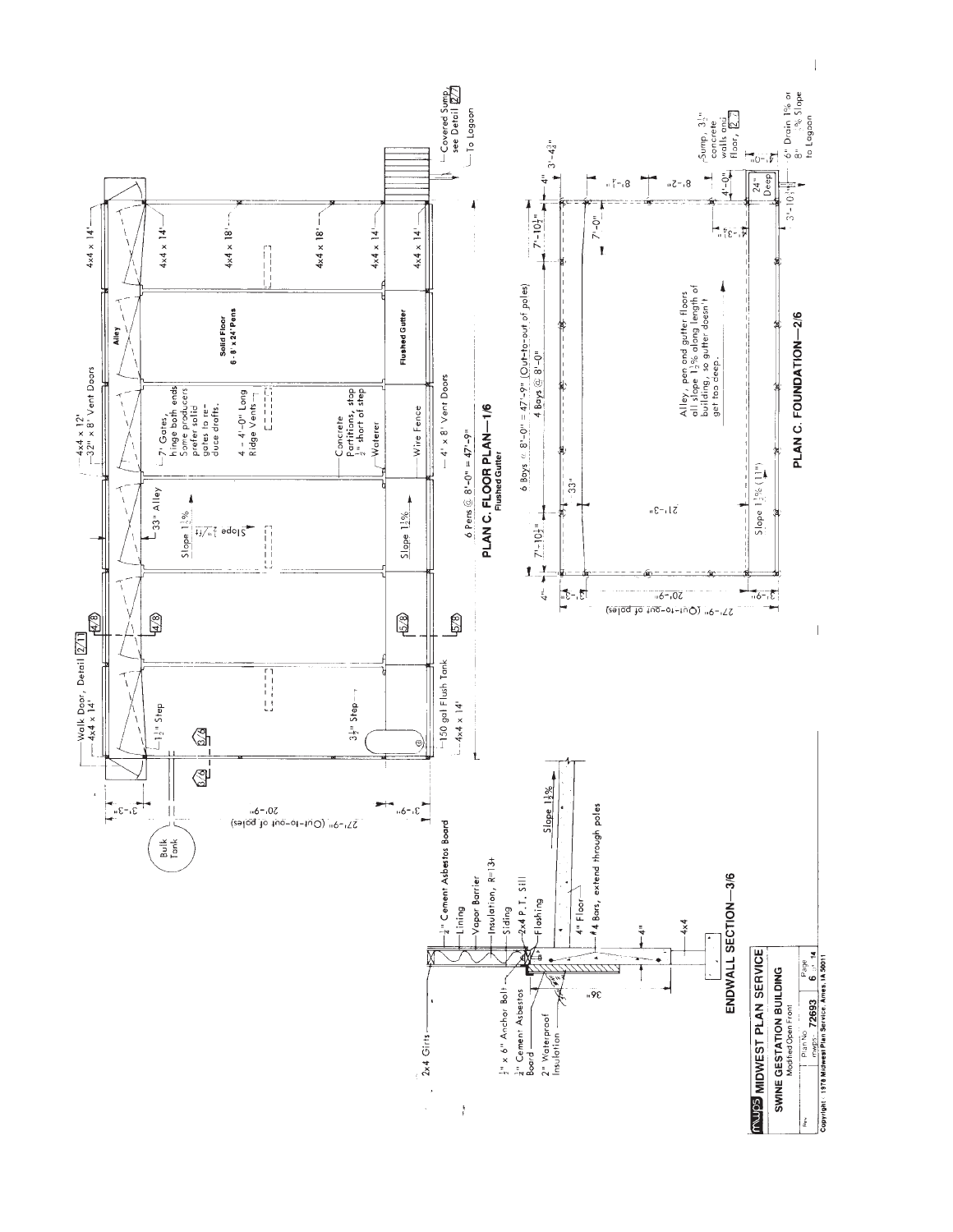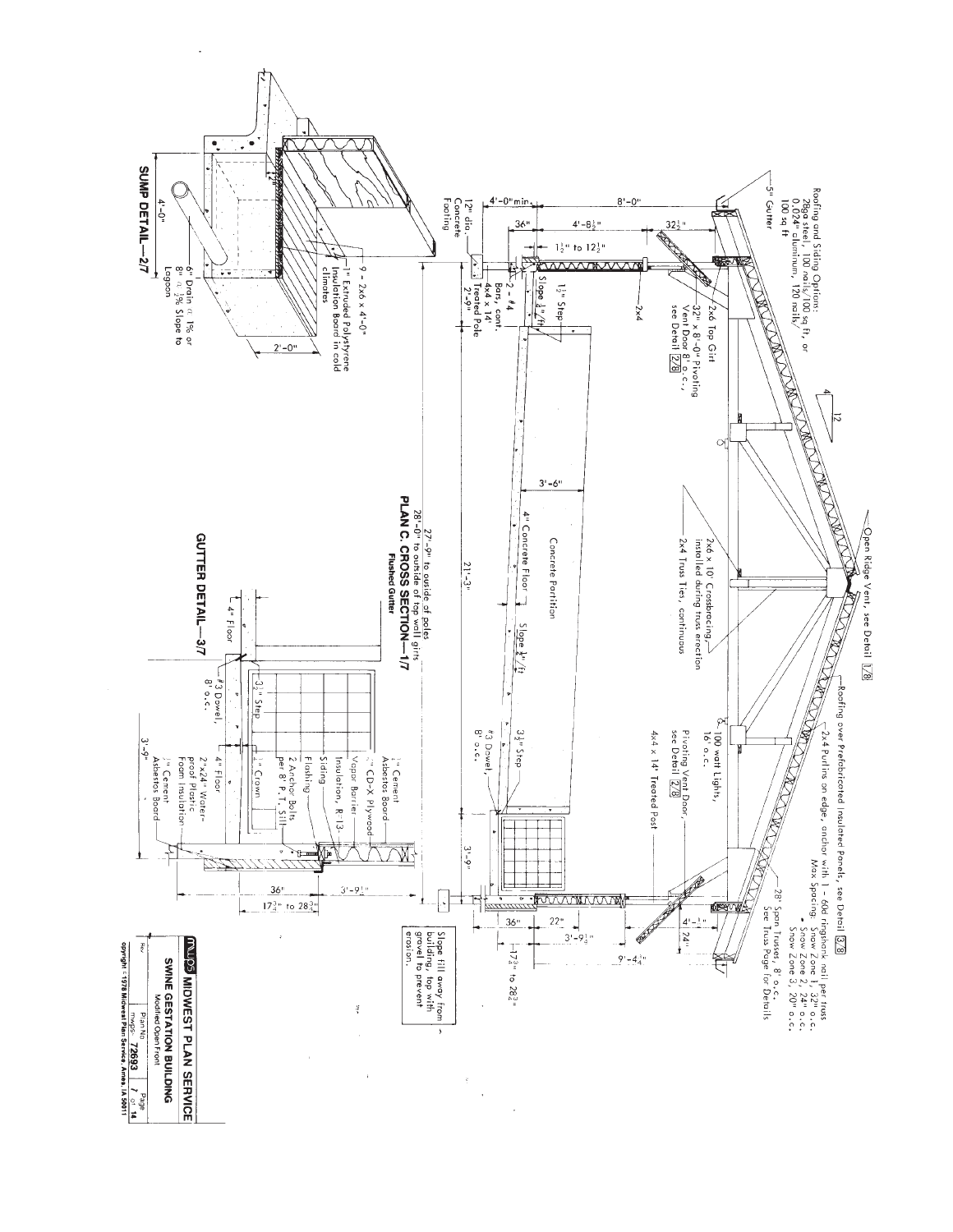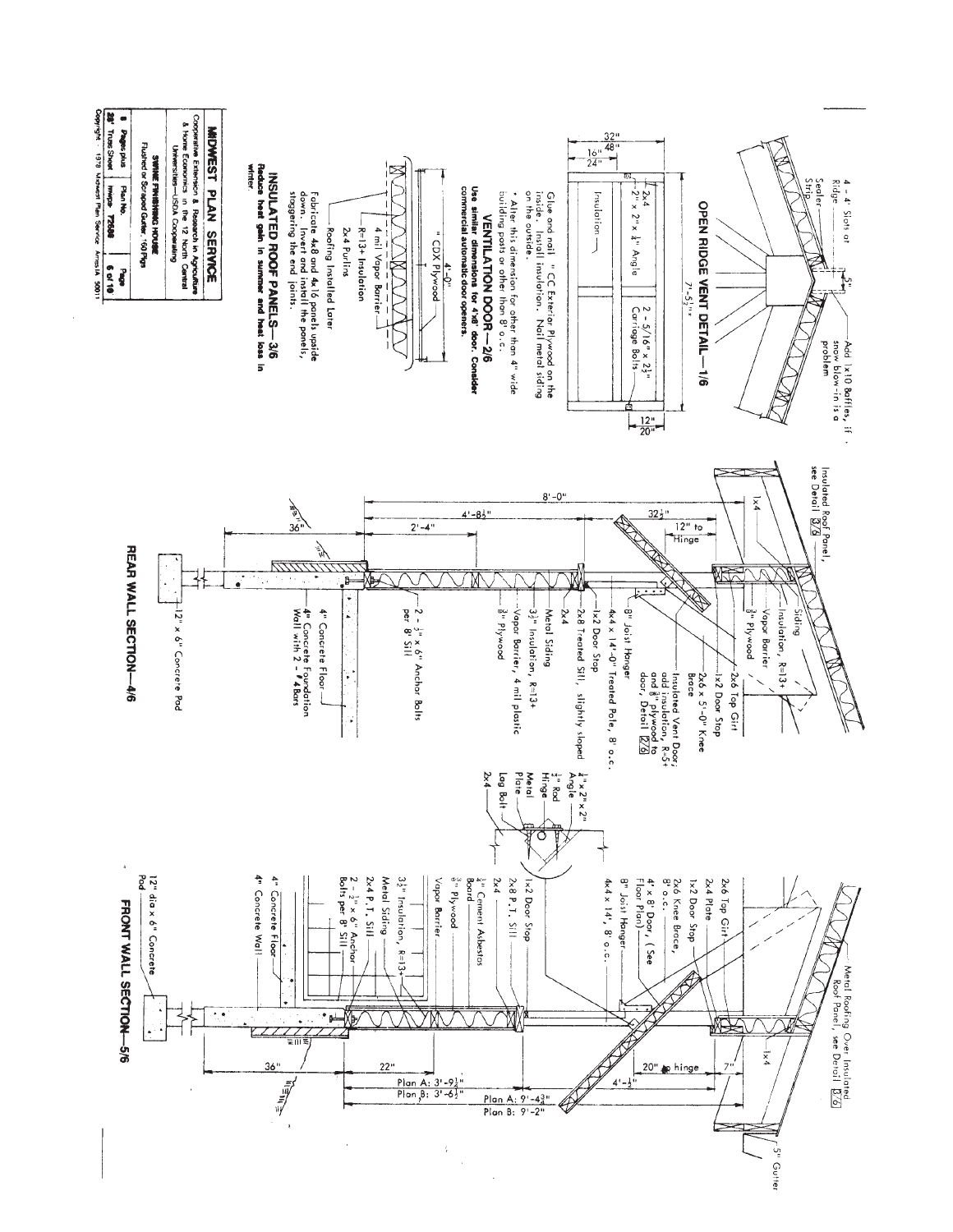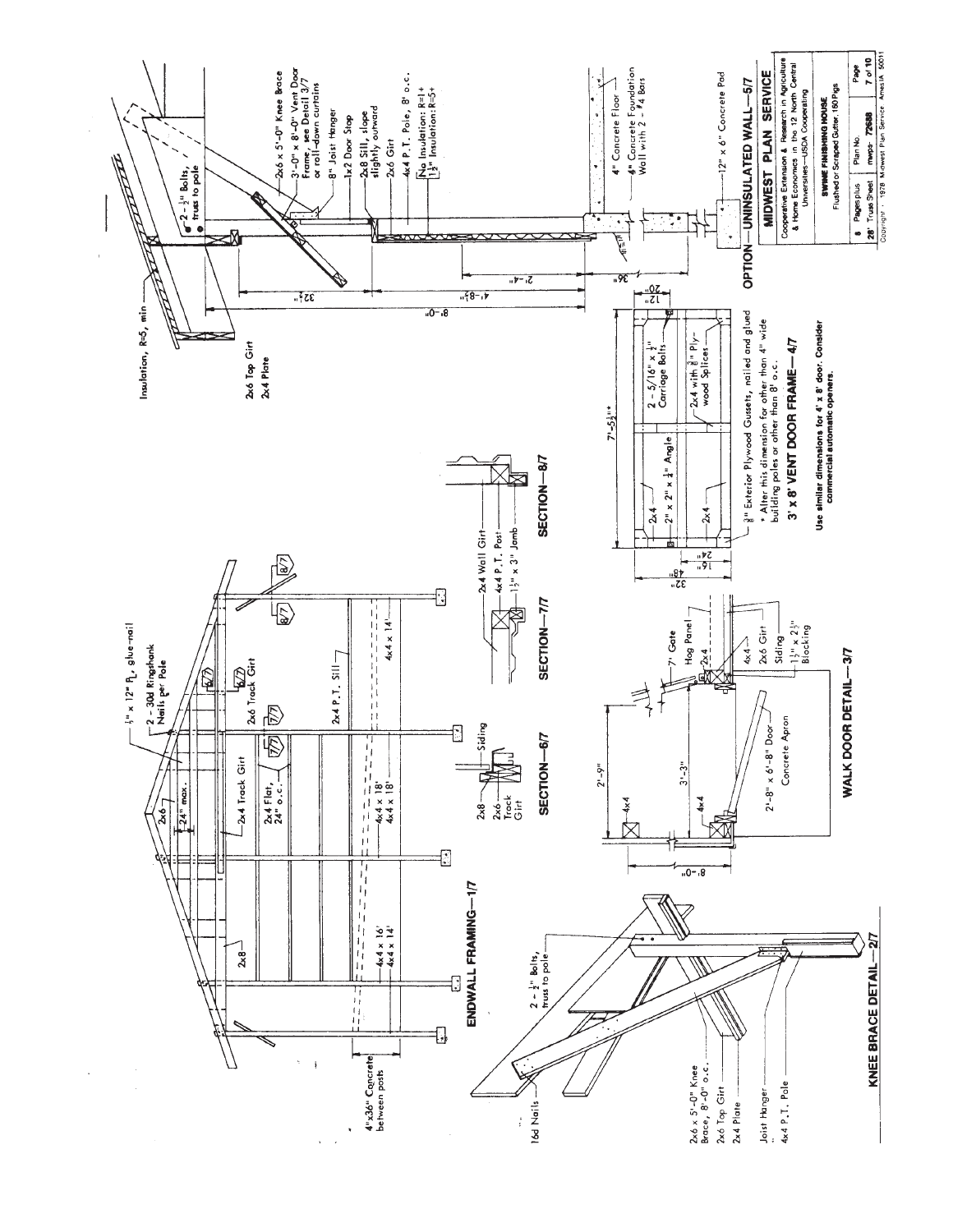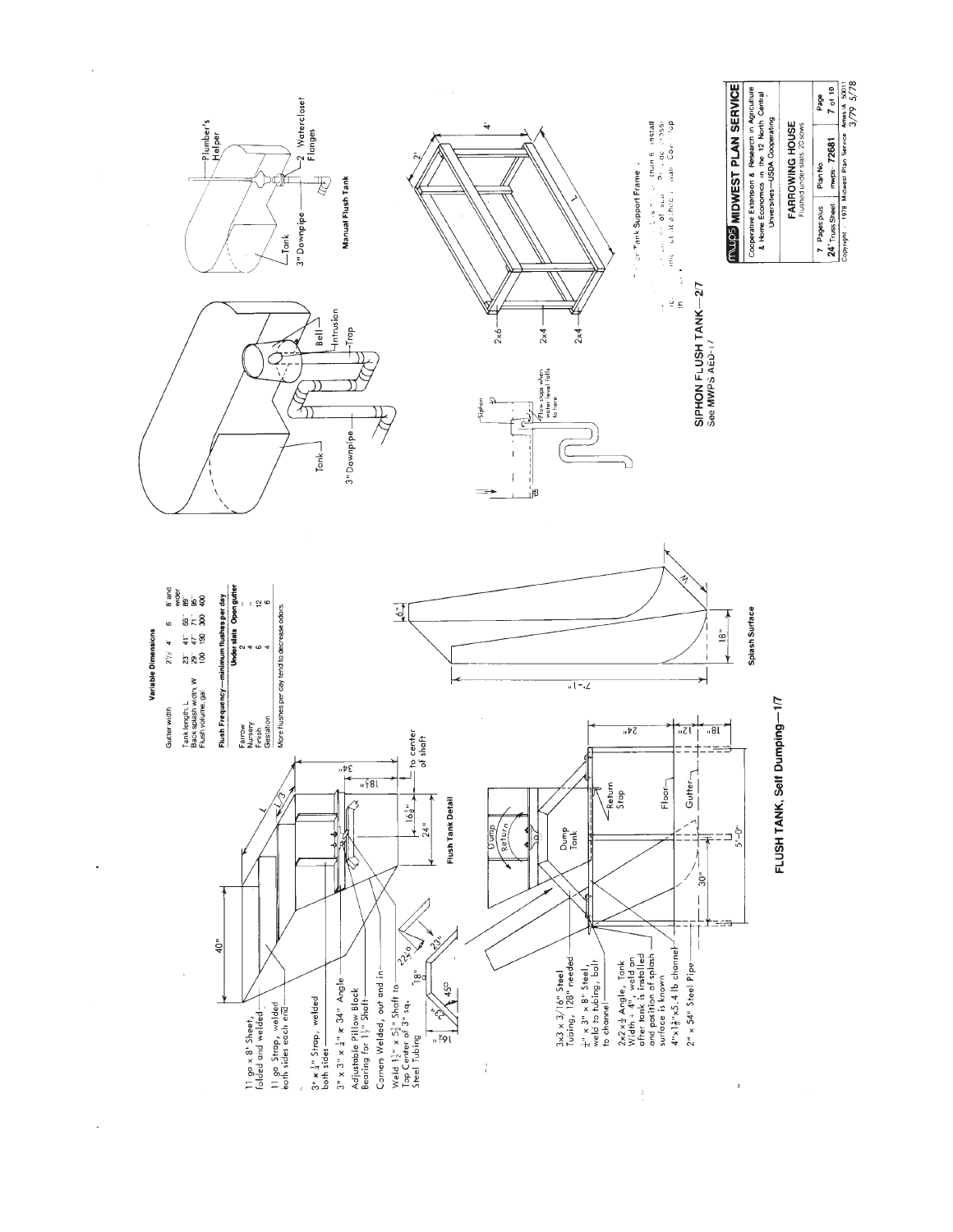

28' Trues Steet | Walger-72008 | \$cf 10 |<br>Copyright : 1978 Molvest Plan Service Amerik 50011  $1.0120$ 

,

ä,